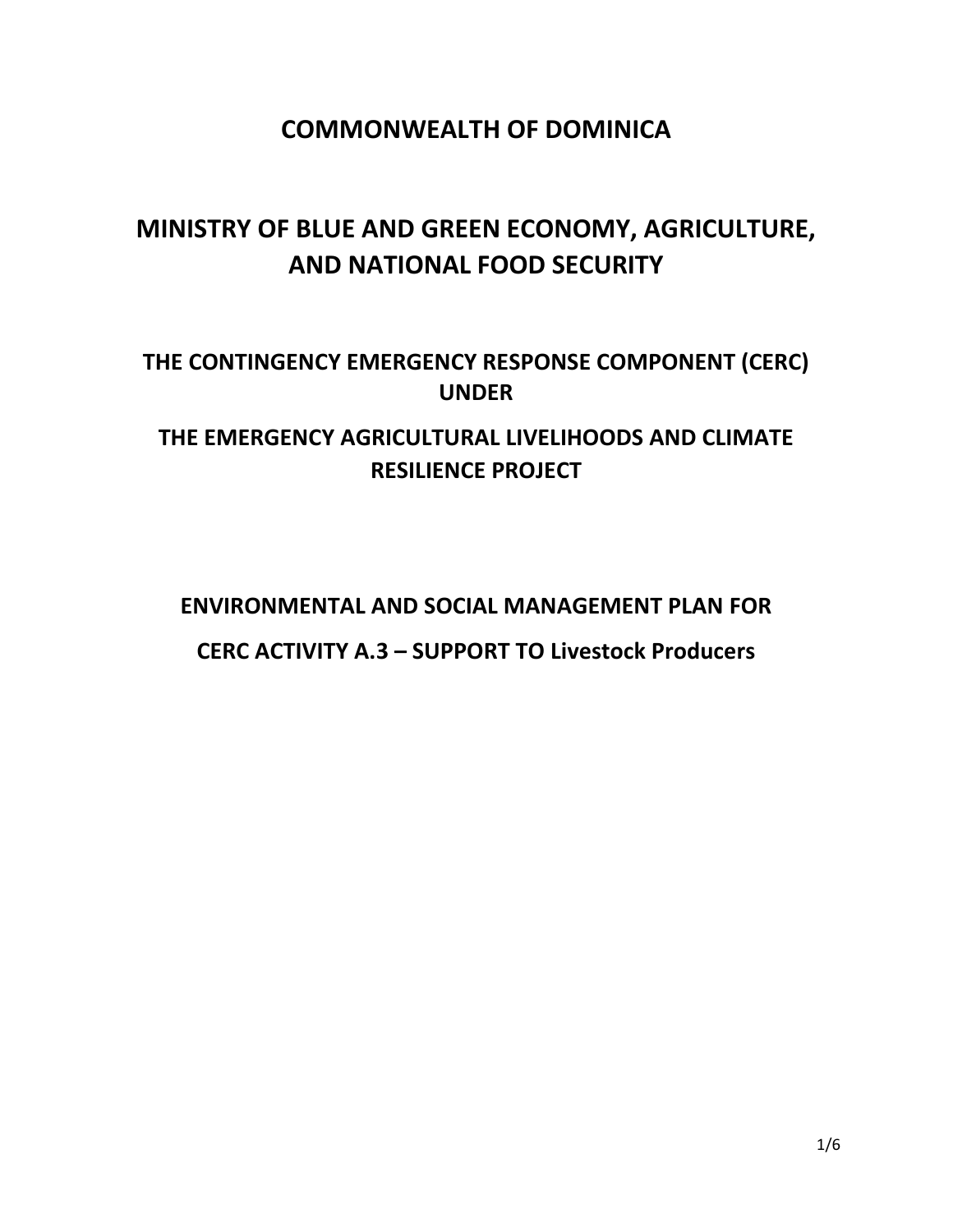#### **I. BACKGROUND**

- 1. The Commonwealth of Dominica is faced with a global pandemic of enormous proportions unprecedented in recent history which is spreading rapidly. The Ministry of Blue and Green Economy, Agriculture and National Food Security (MBGEANFS) plans to utilize the resources under the CERC of the EALCRP to strengthen national food security to help manage the impending health, economic, humanitarian and food crisis, that is quite likely to unfold in the coming months, as the world grapples with the fall out of this pandemic.
- 2. Since December 2019, an outbreak of coronavirus disease (COVID-19) caused by the 2019 novel coronavirus (SARS-CoV-2) has been rapidly spreading across the world from Wuhan, Hubei Province, China to 88 countries. COVID-19 is one of several emerging infectious disease outbreaks that have emerged from animals in contact with humans in recent decades, resulting in major outbreaks with significant public health and economic impacts. As of April 6, 2020, the outbreak has resulted in an estimated 1.2 million cases and nearly 70,000 deaths globally according to the World Health Organization (WHO)<sup>1</sup>. With nearly 34,000 cases in the Latin America and Caribbean (LAC) region as of April 6, 2020, the rapid spread of COVID-19 suggests that the outbreak will have a significant impact. Over the past 72 hours, the increase in cases in the LAC region has gone up by 33 percent.
- 3. Dominica has reported 15 confirmed cases of COVID-19 (as of April 7, 2020). In order to support the response efforts in Dominica, the CERC Component of the OECS Regional Health Project is being activated.
- 4. On 15 April 2020, at the request of the Government of Dominica, the Bank has activated the CERC, which allowed SDR 2.6 million (US\$3.6 million equivalent) to be used for addressing the urgent needs for strengthening the local food security and healthcare systems disrupted by COVID-19 Pandemic. The CERC resources are being used to : (i) ensure the continuity of supply of inputs to farmers, and enhance food security of vulnerable groups at household levels; (ii) minimize production disruptions due to agricultural labor shortage; and (iii) strengthen the local health institutions weakened by Hurricane Maria and COVID 19 Pandemics through provision of essential medicines, supplies, testing to laboratories and hospitals.
- 5. Eligible livestock producers have advocated the importance of animal feed as the most critical input to support livestock production and marketing to maintain market share in the local markets including supermarkets and hotels. This is critical for national food security to ensure protein availability amidst the COVID 19 crisis.

 $\overline{\phantom{a}}$ 

*<sup>1</sup> https://www.who.int/emergencies/diseases/novel-coronavirus-2019*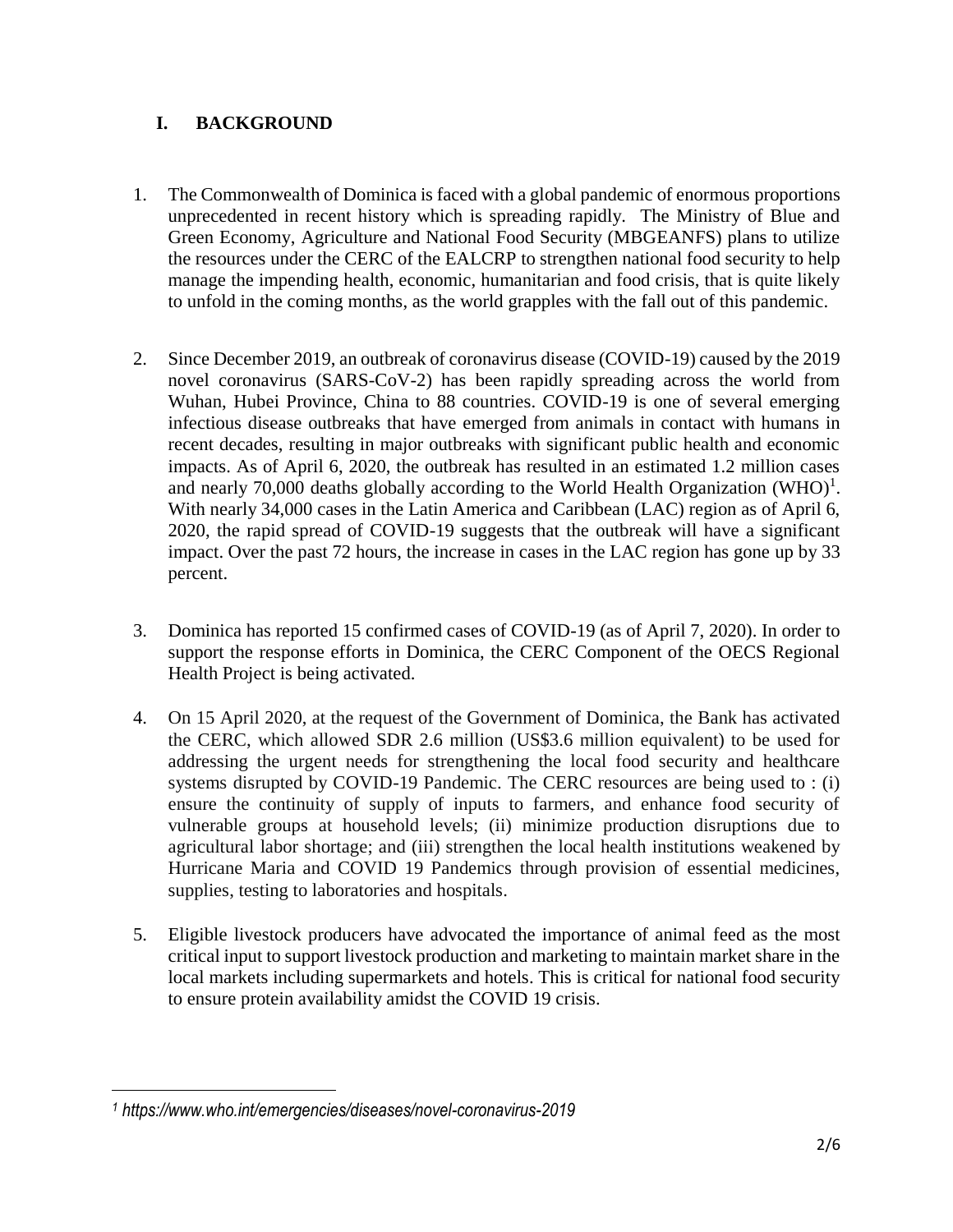- 6. To respond to these needs, the CERC Action Plan consists of the following components and subcomponents:
	- A. Strengthening of National Agricultural Productive Base and Food Security Systems
		- A.1: Strengthening Micro-farms/Micro-garden systems
		- A.2: Strengthening Cropping systems
		- A.3: Strengthening Livestock systems

A.4: Strengthening the Division of Agriculture and PIU to deliver services mentioned in previous components.

B. Strengthening of National Health Systems Address COVID 19 Crisis

B.1: Supplies and Equipment to be procured for the Ministry of Health, Wellness and New Health Investments.

### **II. DESCRIPTION OF ACTVITIES UNDER CERC SUB-COMPONENT A.3<sup>2</sup>**

- 1. The Ministry of Agriculture and National Food Security has realized the need to secure animals' protein during the Covid-19 pandemic considering critical to focus on pork and poultry production to enhance the production of protein for the population in Dominica. Chicken is the main animal protein consumed by the population, approximately 900,000 pounds of poultry products are imported monthly. Due to the pandemic, most of the farms and hatcheries producing for export chicken and fertile eggs respectively, have either reduced, or shut down their operations. Consequently, there will be a projected reduction (shortage) in poultry production and subsequently chicken exports from Dominica. Pork comes in second place.
- 2. Therefore, it is critically important to facilitate feed support to cushion the impact of food insecurity of both poultry and pork. To achieve this objective the CERC plans to:
	- a. Source 18,000-day-old broiler chicks and the required feed to reach market weight and feed support producers
	- b. Feed support to pork producers, classified as medium scale (between 6 to 10 pigs) and large-scale producers (more than 11 pigs)
- 3. Eighty-five (85) livestock producers will be targeted; 45 poultry (broiler) producers and 40 pork producers. Livestock producers will express their interest through an online application questionnaire, geared to determine the applicant's suitability to raise chicks and pigs successfully.
- 4. Eligible broiler producers will be selected based on their capacity and ability to manage their flock. There are three categories for the poultry producers: small - housing between 100 to 299 birds; medium -housing between 300 to 599 birds; large - housing over 600 birds.

 $\overline{\phantom{a}}$ 

*<sup>2</sup> As described in the CERC Action Plan.*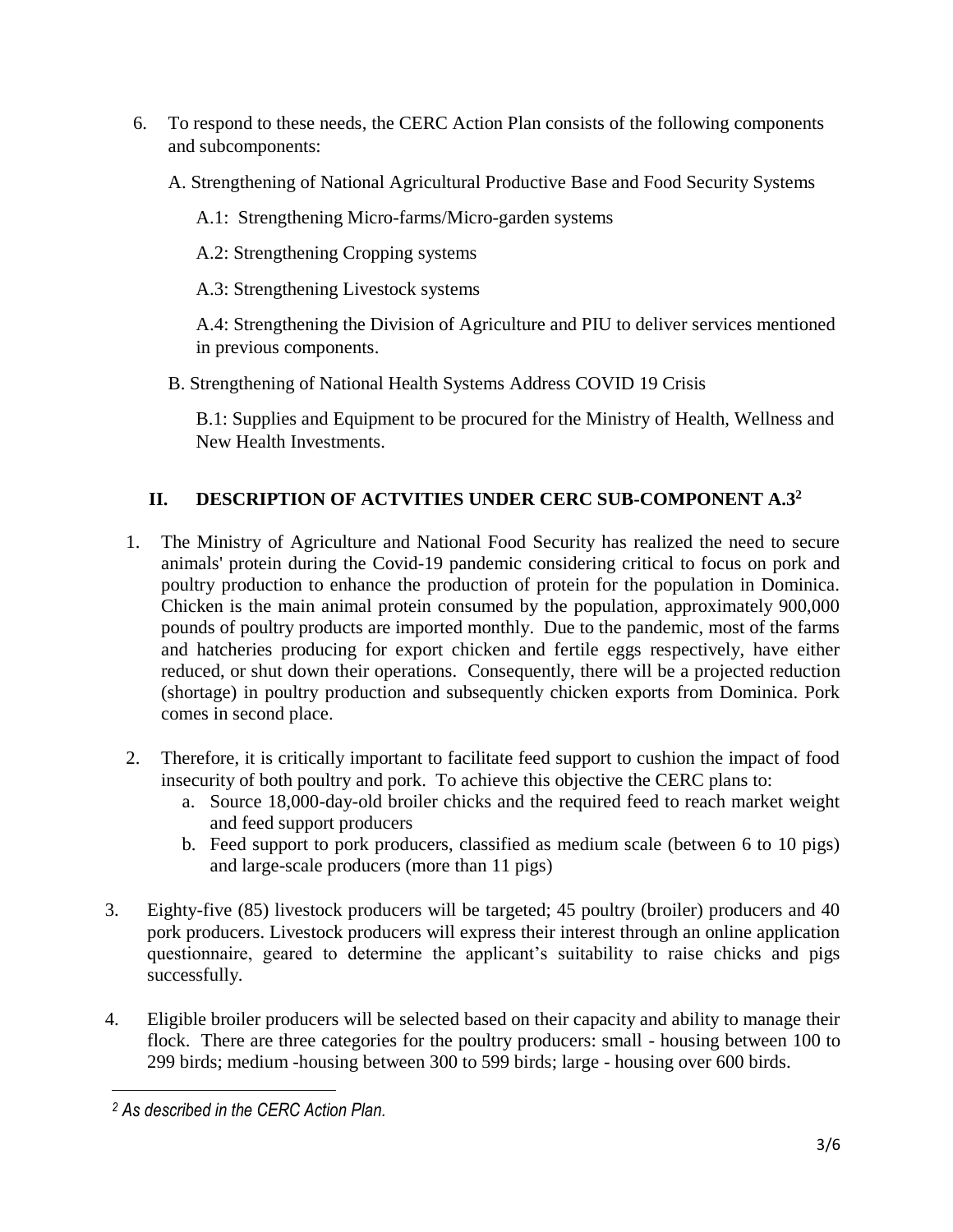- 5. Feed will be distributed through a voucher system where farmers will collect feed from local merchants. Each Beneficiary is expected to sign an agreement which will outline the terms and agreement to be kept while raising the broilers.
- 6. The successful broiler producer applicant will raise the birds for a five-week period with an expected weight gain of 5lbs per bird. The total expected chicken production for this operation is 61,740lbs (dress weight) an average of 10,000lbs per month. At this rate and all input to the producer chicken will be made available and affordable to consumers. In this regard broilers from these targeted farmers would be marketed at an affordable rate to the consumer for at least a six-month duration of the broiler support program.
- 7. Pork generated from the feed support program to pig producers will be approximately 10,500lbs (carcass weight), with this intervention pork prices can be reduced. Animals will be weighed at the abattoir and farmers will be paid through the existing arrangement between the farmers and The Ministry.
- 8. The management of the Abattoir will purchase all broilers and pigs under the livestock CERC program for slaughter and subsequently sale to consumers. Broilers producers would be paid a minimal fee to care and house the birds for approximately five weeks.

#### *Environmental, Health and Safety Concerns on the Importation of chicks:*

- 9. Importation and raising of chicks are not a new operation to broiler producers in Dominica. Special guidelines and protocols will be applied during this pandemic that will ensure that health and wellbeing of chicks and humans involved in the production of chicken are maintained. Environmental concerns will also be addressed to ensure that all waste generated throughout the supply chain will be handled and disposed of in a sustainable manner and human health is unaffected by the consumption of a healthy product.
- 9. The chicks will be imported from Gales Hatchery in Barbados. The importation of chicks requires an import permit to be issued by the Veterinary Officer, Ministry of Blue and Green Economy, Agriculture and Food Security. Imported broiler chicks will be accompanied by an export permit indicating health records to include date and type of vaccine administered. Broiler chicks will be shipped in cardboard boxes each containing 100 chicks, boxes will be further divided into four cubicles each containing 25 chicks for additional comfort and to avoid chicks from squeezing. The bottom of the box will be bedded with a layer of shredded paper to absorb waste from the birds. The top and sides of the box are perforated allowing for ventilation at the same time maintaining the warmth required for chicks.
- 10. Prior to loading, the chicks will be held in a well ventilated and sterile area. Approximately thirty (30) boxes will be loaded on each cargo plane for a one-hour flight to Dominica. Upon arrival in Dominica, the chicks will be handled with gloved hands and boxes will be decontaminated with 70% alcohol spray The boxes will then be transported in a well-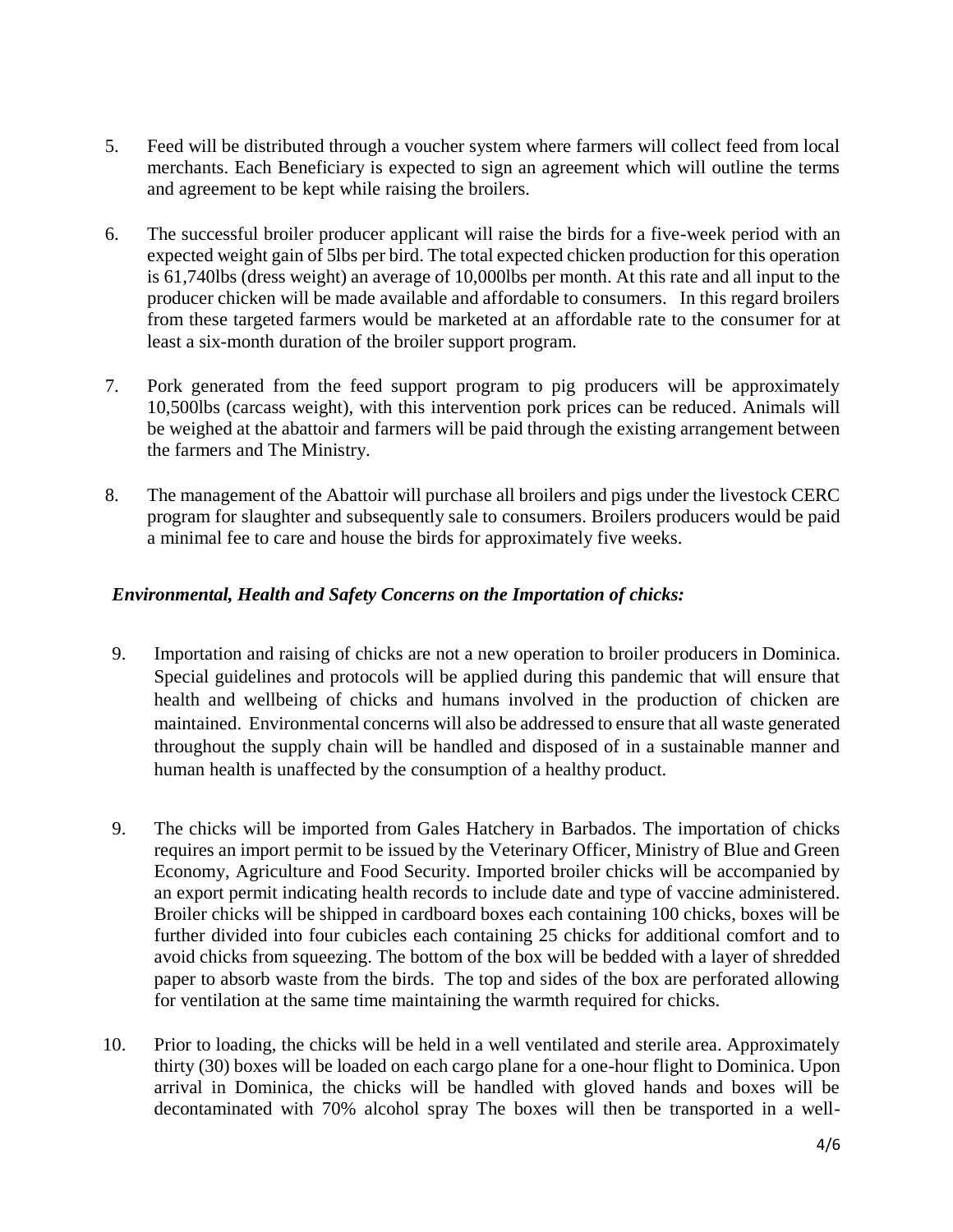ventilated vehicle to the farm, where they will be raised for 6 weeks. Broiler producers have the ability to manage their flock successfully to market weight with less than 2% mortality rate.

- 11. The National Abattoir has the capacity to process over 4,000 birds monthly and it is also equipped with a cold storage facility, if required. The Abattoir also has the ability to transport birds from the farm to the processing facility. Birds are processed under humane and hygienic conditions. Ante mortem inspection will be conducted by the Veterinary Officer, Ministry of Blue and Green Economy, Agriculture and Food Security prior to slaughter. All employees at the abattoir are equipped with the appropriate clothing, equipment and tools to maintain food safety practices, hygienic conditions, processing birds and packaging of products.
- 12. At the Abattoir all waste to include offal, head, hairs and features are burnt in a pit then covered with soil. Regular cleaning and storm water disposal are directed to the wastewater treatment plant. The abattoir is equipped with washroom and toilet facilities
- 13. Chicken are transported to the market in cold storage trucks, thus maintaining the quality and wholesomeness of the product.

#### **1.1** *At Dominica Airport upon arrival of the imported chick broilers*

Airport protocols allows for live animals to be given the same privilege as humans. Birds will be unloaded first and immediately removed from the expose environmental. An Officer from the Livestock Unit will be present to facilitate the process. The birds will be one day old and as of such will have very little waste which will be absorbed by the threaded paper bedding the box.

#### **1.2 During transport from Airport to farms**

Approved Broiler producers will be contacted on their pick-up time and date. The chicks will be transported in closed vehicle; double cab trucks, cars or mini-busses in order to protected from adverse environmental condition of heat, cold or rain. The overall distribution of birds at the airport will be supervise by staff from the Veterinary Department. The farmer will be equipped with mask and alcohol spray for spraying after loading each box. The necessary personal protective equipment primarily mask and alcohol spray will be provided to all staff, including Custom Officer, Quarantine Officers and Port Workers and other airport staff involve in the distribution of the chicks. The maximum amount of chicks per farmer is 1000 chick equivalent to 10 boxes, in which the farmer can use a mini bus or a double cab pick -up truck for transportation. Smaller amounts of birds can be transported in cars. The maximum travel time from the airport to any farm is approximately one hour.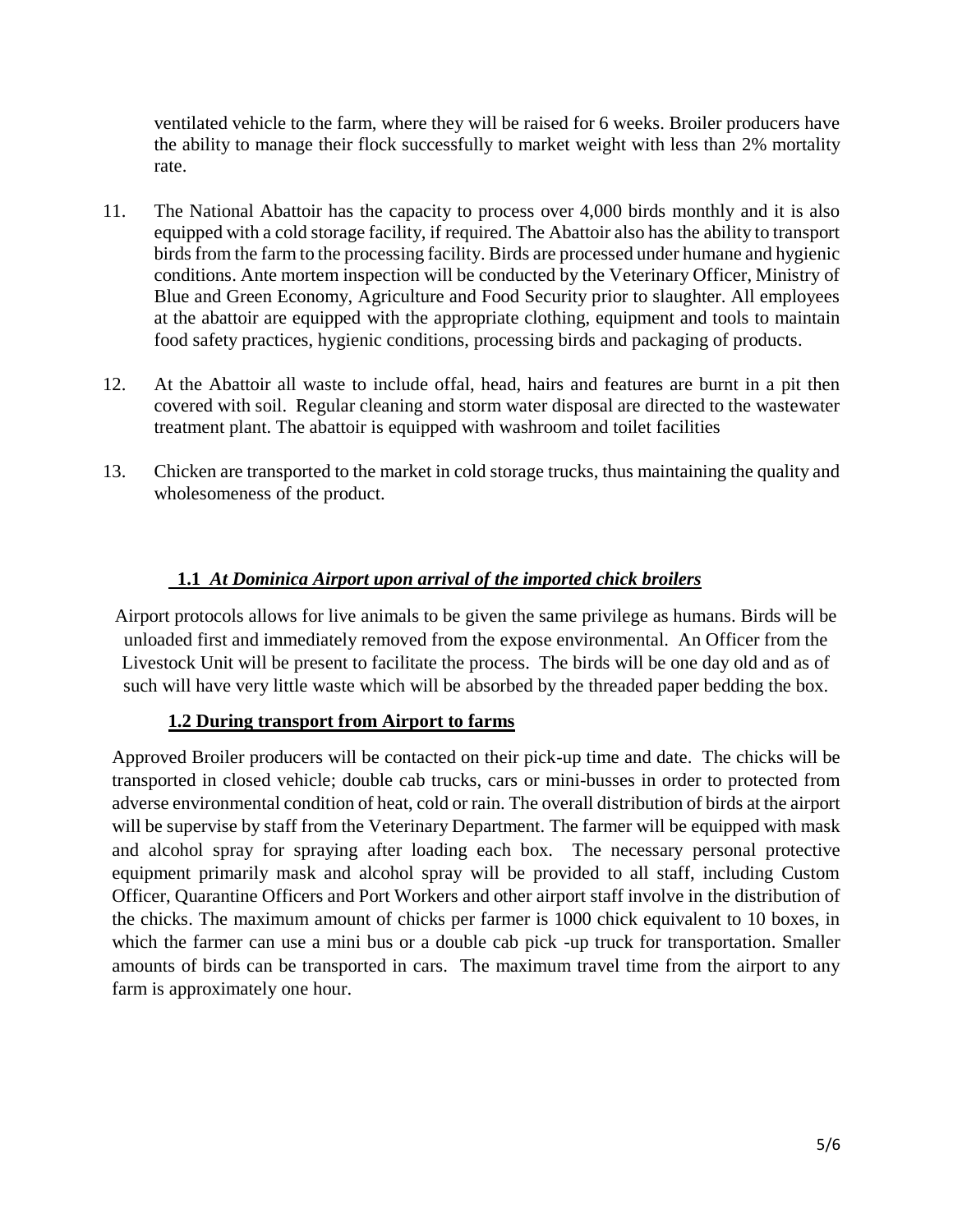#### **1.3** *At producers' farms (broilers and pigs)*

#### Waste management

Broiler production is conducted through the deep litter system, where all waste are contained in a dry environment. Waste generated from broiler farms are primarily organic in nature to include animal dung, minimal amounts of waste feed and occasional dead carcasses; inorganic waste include empty veterinary medical container, bags used to package feed and damage feeders or waterers. Feed are stored in a cool, dry and well-ventilated storeroom. Feed that exhibit signs of mold will be disposed of together with the composting material.

All packaging material use for transporting the chicks to include boxes, dead chicks and paper threading will be disposed of in the composting area

The waste management of organic waste goes into composting and manures. The organic waste from poultry is a compostable material comprising of wood shaven, poultry feces and a minimal number of feathers. At the end of the growing out period this waste can be further decamped and used as manures. Dead birds are disposed by burial. However, often there are accidental spillage of water on the litter and therefore must be remove immediately before harboring bacteria or promoting the growth of coccidiosis.

Pigs are house in a pen with concrete foundation, water nipple and a feeding trough. The pens are equipped with drainage system which diverts waste into a septic tank and soak-away. Pens are cleaned daily, where the solid are scoop up and place in a dry shed and the residues are wash into the drainage and waste systems. It is also traditional that farmers hose their pigs keeping them cool and clean.

In organic waste are disposed of in the landfill, there must be no burning of plastic materials.

#### Wastewater

Most livestock farms are equipped with rain water harvesting facilitates, which are used to provide water for the pigs and general cleaning functions. All roof and storm water are drained away from the pen into normal contour of the land (drainage regime). Erosion control measures are exercised to protect the soil and the livestock building.

#### Air emissions

Due to the dry nature of the poultry litter, farmers suffering from asthma would normally wear a dust mask for protection against dust However, if the litter gets wet and is not cleaned immediately it will lead to the buildup of ammonia which can lead to impaired respiratory health of both workers and farmer. Farmer are knowledgeable of the proper composting procedures and as of such there is no odor from composting.

#### Hazardous materials

All hazardous materials, including batteries will be disposed of at the approved DSWMC landfill.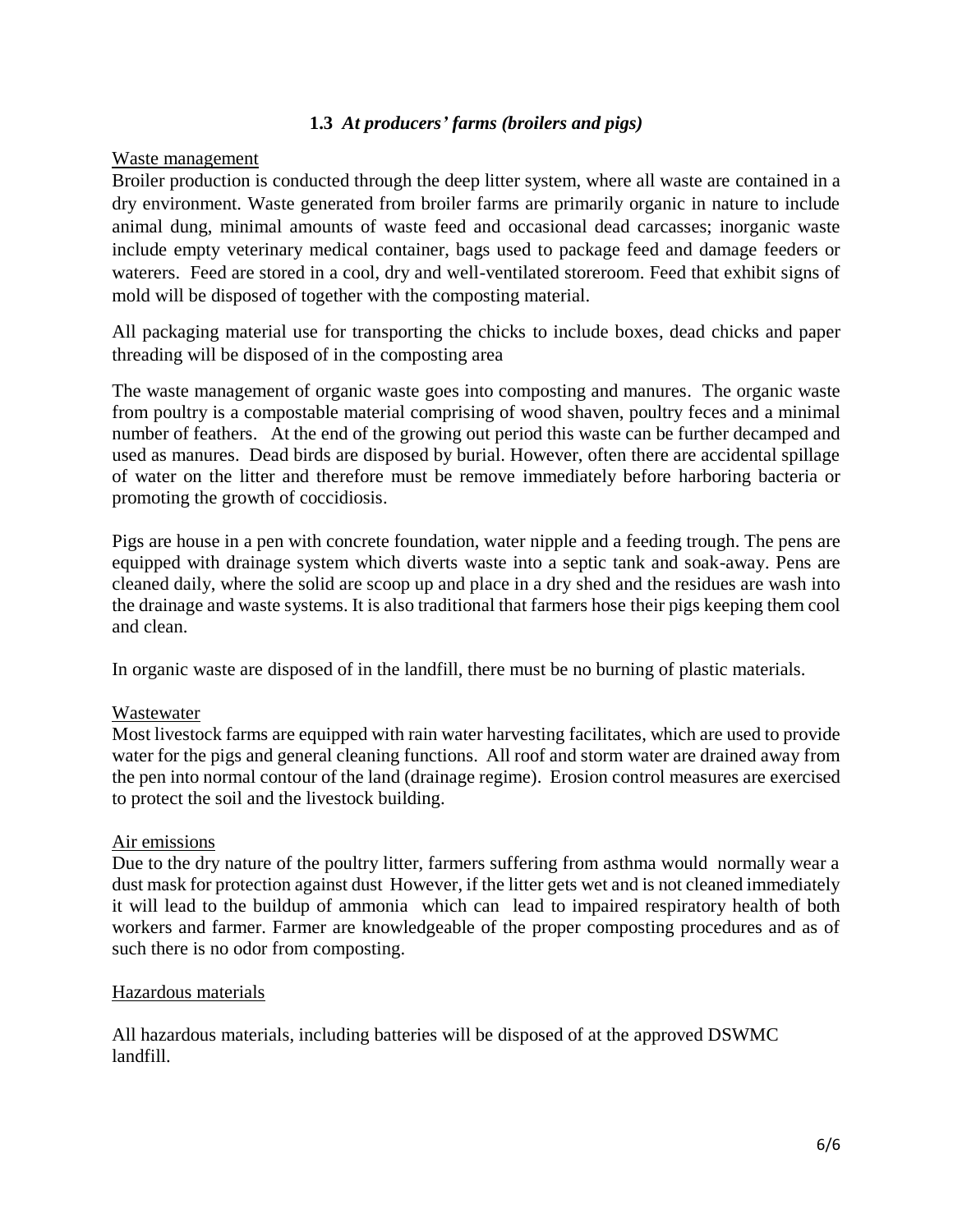#### Animal diseases

Broiler production is based on an all-in all-out system and after each batch the pens are cleaned and sanitized. Bio-security measures used on farms include washing of hands, visitors are not allowed to enter livestock pen, new animals are monitored closely. Farmers building are secured to prevent the entry of wild animals. Special gauge and size mesh wire is used to avoid the entry of wild birds that may potentially spread of diseases.

Broiler production is at maximum a six-week operation and does not require medical care as it would require management. Chicks would be given their vaccination from the hatchery and starter feed is formulated with coccidiostat, vitamins and antibiotics that boost chick's immune system. Therefore, with proper management birds are not expected to experience any disease outbreak.

Any animals that show signs of ill health will be examined by the veterinary officer and treated accordingly.

#### Precautions to protect workers from contamination and propagation of COVID-19

Farm workers are following the guidelines from the Ministry of Health to include wearing of mask, regular hand washing and social distancing. Workers and farmers would at most be the only ones on the farm and may not need to employ such stringent approaches. Workers will be protected from hazardous materials, such as disinfecting agents, antibiotic and hormonal products.

Any medication for broiler must be prescribe by the veterinary officer with strick guidelines as to the withdrawal period. Farm workers are not required to administer injectable antibiotic

#### **1.4 Risk Mitigation during transport from farms to National Abattoir**

The day before pick-up the birds will be withheld from feed for 12 hours, this will reduce contamination of the meat, tools used for slaughtering and provide an outcome of a clean product free of feces from the guts. This will also prevent the birds being dehydrated during transportation the abattoir. The birds are transported early in the morning or late in the afternoon when temperatures are cool. The birds are gently loaded in crates at a space of 8 birds per crates to avoid squeezing of birds.

#### **1.5 In National Abattoir**

The National Abattoir is the certified institution to slaughter and process pigs and poultry for human consumption. The Abattoir in managed under the Livestock Development Unit, under the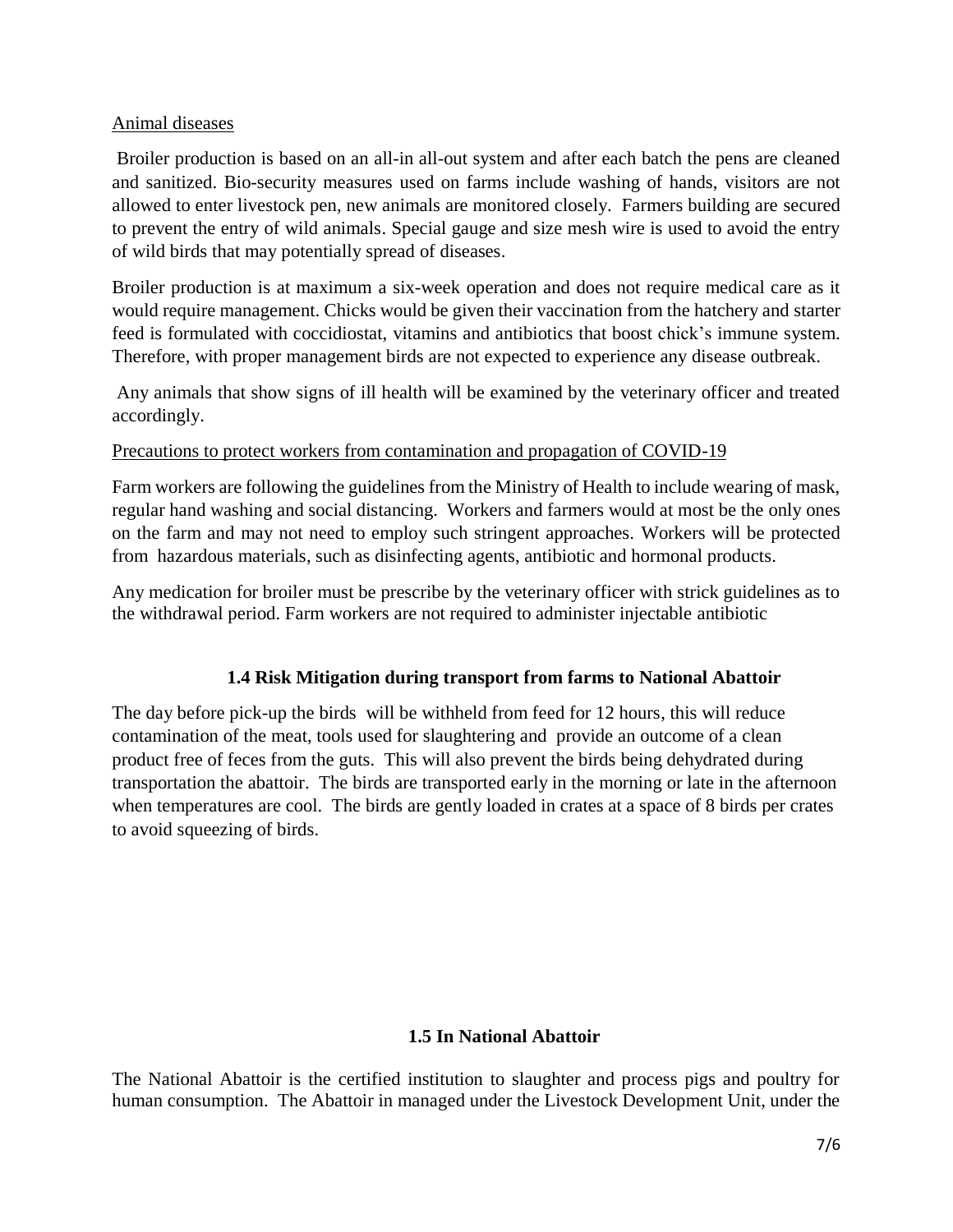Ministry of Agriculture and National Food Security. A Veterinary Officer is assigned to the abattoir to conduct antemortem inspection and An Environmental Health Officer, from the Ministry of Health is assigned to conduct inspection of the dress bird, carcass and the processing facility. All employees of the abattoir are certified by the Environmental Health Department with a Food Handlers Permit.

The birds are slaughter under humane conditions through electrical stunning, then an incision across the neck cutting the jugular vein to allow for a complete bleeding process.

#### Waste management

Prior to the processing day, broilers are withheld from feed for approximately 8 hours from the afternoon before slaughter day. Therefore, at the time of processing their guts are void of any feed contents. Solid waste generated during the processing poultry includes feathers, offal's, head and blood. All the solid waste from processing are disposed of by burring in a pit.

#### Wastewater

All wastewater generated from cleaning is drained into the waste water treatment plant where is undergoes a series processes by bacteria and then to a soak-away system before draining over land before entering the nearby stream.

#### Air emissions

No air emissions are emitted from the abattoir's operations.

#### Hazardous Materials Management

All Hazardous material is disposed of at the approved DSWMC landfill

#### Ecological impacts

There are no significant ecological impacts of the abattoir on the environment. All impacts identified are controlled through the applied mitigations measures and comply with the relevant environmental regulations.

#### Animal diseases

Antemortem inspection is done at the abattoir to detect any signs of disease prior to slaughter. All emplyees of the abattoir are equipped with the necessary PPE and alcohol and disinfectant sprays. Furthermore, the management of the abattoir has reduce the number of workers and the number of birds process daily and implement a work schedule that will allow for social distancing.

#### **2.0 Policy, Legal and Regulatory Framework**